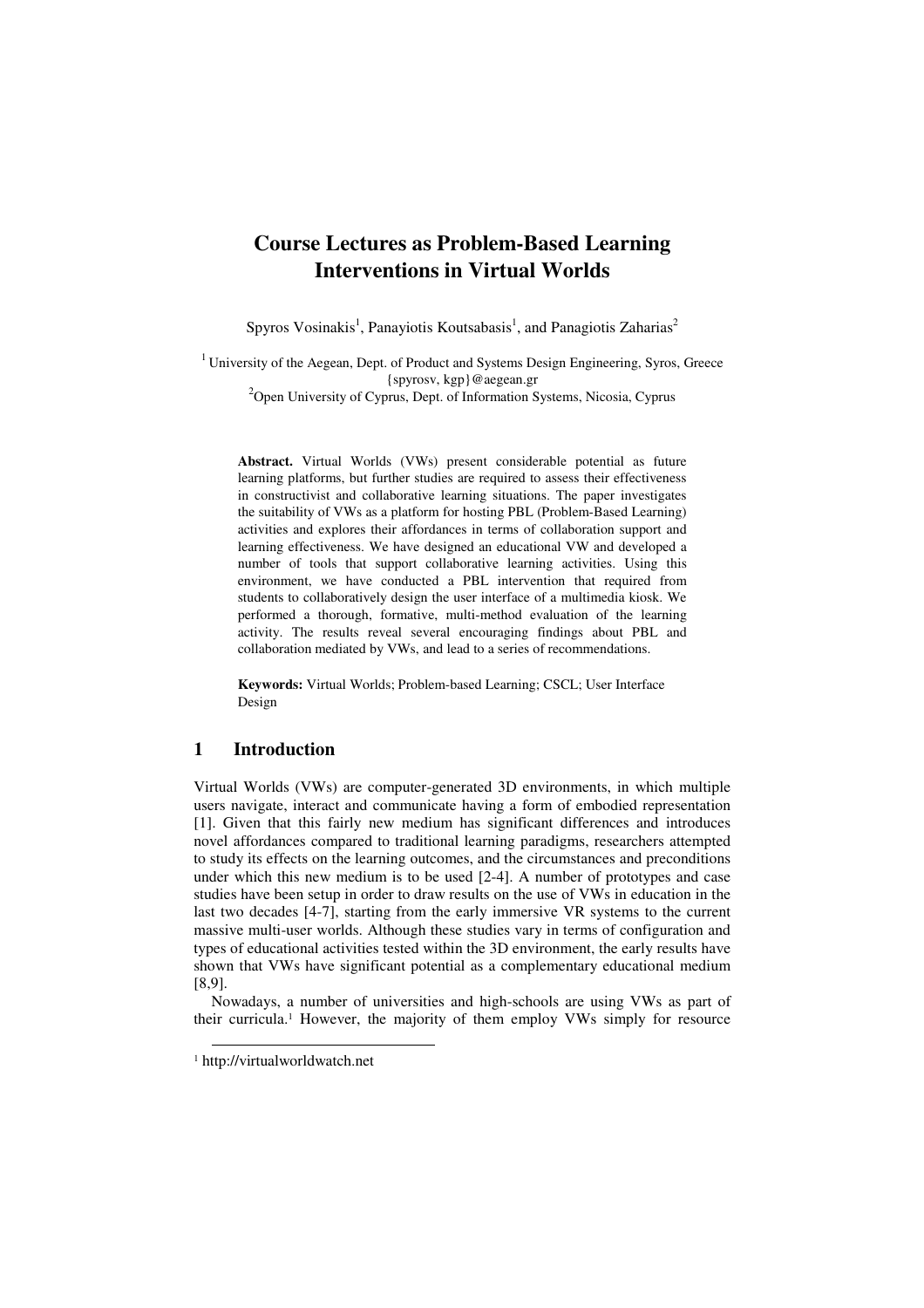sharing and conferencing, and the common activities that take place within the environment are text or voice-based communication, document storage and exchange, group discussions and presentations, e.g. [10-12]. These approaches do not exploit the powerful affordances of VW in presenting real-time simulations of custom environments, in which users can actively participate in an experiential and constructivist manner. We argue that VWs should be explored for setting up novel educational interventions that support and visualize evolving in-world activities with the presence and participation of people who construct and manipulate 3D objects and tools.

A learning approach that follows the principle of active and collaborative knowledge construction is Problem-based Learning (PBL). In PBL students learn by addressing authentic and open-ended problems and reflecting on their experiences, thus developing problem-solving strategies and building domain knowledge in a selfdirected manner [13]. This approach has several advantages, as students are actively gaining transferable skills by investigating, explaining and resolving meaningful problems and the individual or group participation in problem-solving activities is highly motivating for them. However, there are only a few documented cases in which VWs have been used for collaborative PBL activities.

The aim of our work is to explore meaningful ways for the facilitation of collaborative PBL activities in VWs. We present the design and evaluation of a PBL intervention in a user interface design lecture. Our goal was to engage students in PBL activities through their collaborative design, experimentation and evaluation of user interface prototypes. We designed an educational environment on top of an existing VW platform, built a number of supporting tools for collaboration and prototyping, and facilitated a set of learning activities over an extensive lecture session. We performed a detailed evaluation of the activities, in which we combined various methods for data collection and analysis in order to explore dimensions of collaboration, learning and usability. The evaluation results reveal several strengths and weaknesses of VWs as potential PBL platforms.

### **2 Related Work**

#### **2.1 Problem-Based Learning**

PBL is a learning and teaching approach that has been widely adopted in practice during the last 20 years in both traditional and online educational settings [14]. It incubates an experiential, social and active perspective to learning that contributes to the development of critical thinking skills. Typical PBL contexts require learners to work in small groups to investigate a real-life problem. The instructor acts as a facilitator of group work challenging students' learning and collaboration strategies, and may occasionally provide resources to help learners find a solution to the problem, despite that students are primarily responsible for finding their learning resources.

The collaboration and interaction of motivated students groups and the effective teacher facilitation of PBL activities are critical factors for the success of this approach in both traditional and online learning settings. With respect to online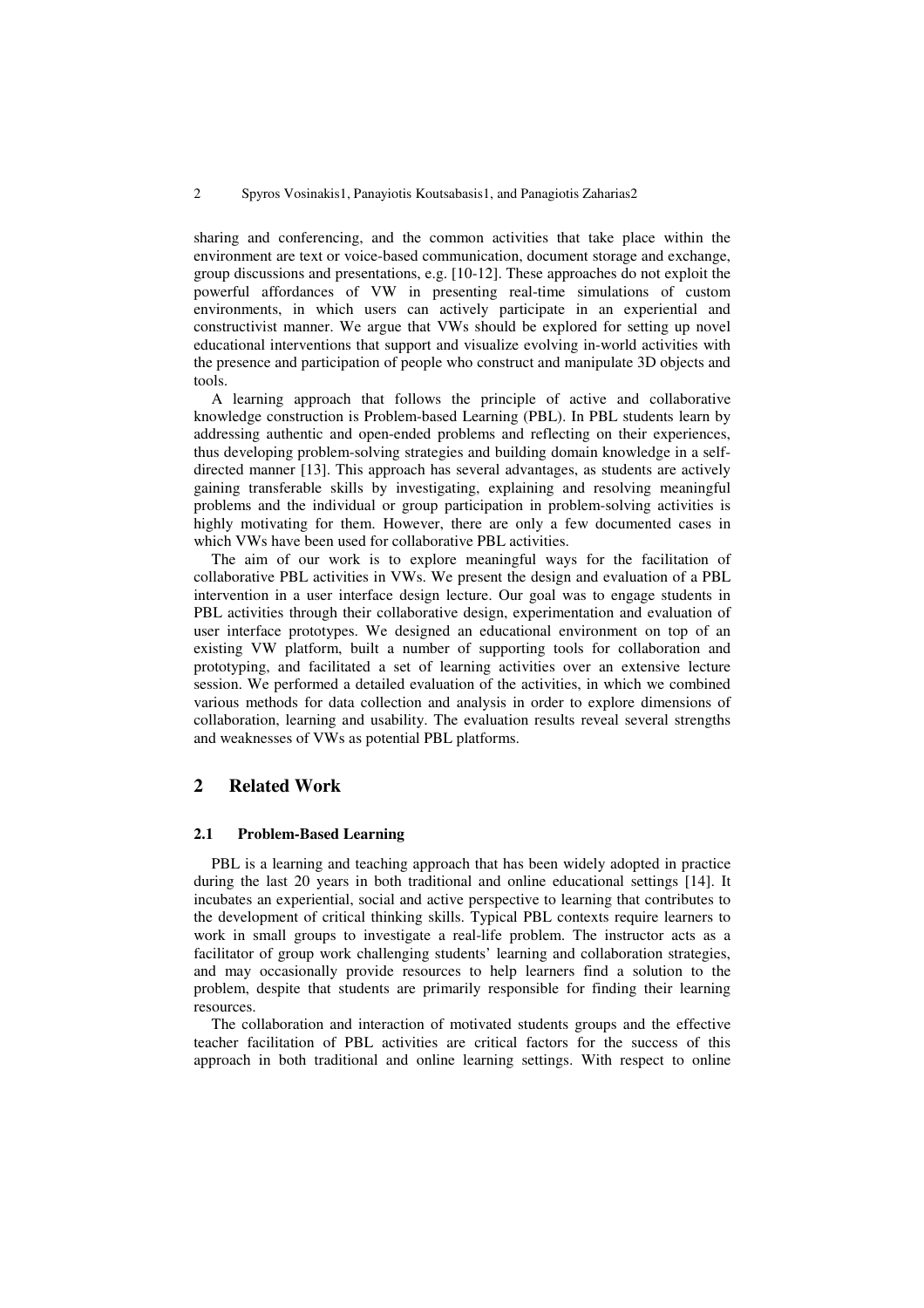learning settings, several studies have attempted to implement PBL. Donnelly [15] integrated online PBL techniques with face to face learning. It was found that group activities were the most important parameter for the success of the process. Dennis [16] compared a face to face with online PBL settings. Results showed that the groups did not differ in learning performance but the online group spent more time for learning activities. Ozdemir [17] reported that students in a collaborative PBL environment outperformed those who were in an individual PBL environment as regards the development of critical thinking. In [18] it is suggested that only online courses with collaboration characteristics should make use of PBL.

On-line approaches to PBL may have positively assisted the processes, but there are still issues that need further improvement. Constructivist learning environments, according to Wilson [19] should contain "*a setting or a space wherein the learner acts using tools and devices, collecting and interpreting information, interacting perhaps with others, etc*". A more experiential and constructivist approach to PBL would need to include rich multimodal representations of the problem space and the ability to freely experiment with real-time interactive tools to construct possible problem solutions. VWs are a platform that can support such enhancements.

### **2.2 Designing PBL Interventions in Virtual Worlds**

PBL has already been characterized as one of the most appropriate learning pedagogies in VWs, especially in Second Life [20]. Despite the large amount of work in combining PBL with online learning there are few studies of PBL in VWs. In [21] Second Life<sup>2</sup> (SL) is used to implement a collaborative PBL activity. The tutor intervened in the process by using scaffolding techniques in order to help students to achieve their goals. It has been reported elsewhere [22] that the use of scaffolding techniques is effective when collaborative learning occurs in a VW. In [23], the suitability of SL for PBL is demonstrated through the mapping of learning activities on to PBL goals as they have been stated in the framework of [13]. They used a machinima-based assessment technique where students worked in groups to create short video clips from their activities in SL. According to the findings it is supported that development of wider transferable skills can be realized effectively through VWs such as SL. In [24] findings from a case study with a PBL approach are reported, where students were tasked to create learning experiences within SL for external clients. The emphasis was mainly placed on the process of how students formed groups and created the interactive learning experiences by using the affordances of SL. It was found that SL can contribute to PBL as a pedagogical approach in several ways such as supporting the roles of tutors and students, facilitating their relationships, enhancing students' motivation and ownership of the project, as well as easing the assessment activities by the tutors. Similar results can be found in the study of [25], which refers to enquiry-based learning.

These studies are presenting the experiences of using VWs with a PBL pedagogy, however they do not yet propose an approach for the design of specific VW tools and PBL interventions in VWs or present a specific approach for the assessment of these interventions. Much of the relevant research on PBL is still conceptual and

 $\overline{a}$ 

<sup>2</sup> http://secondlife.com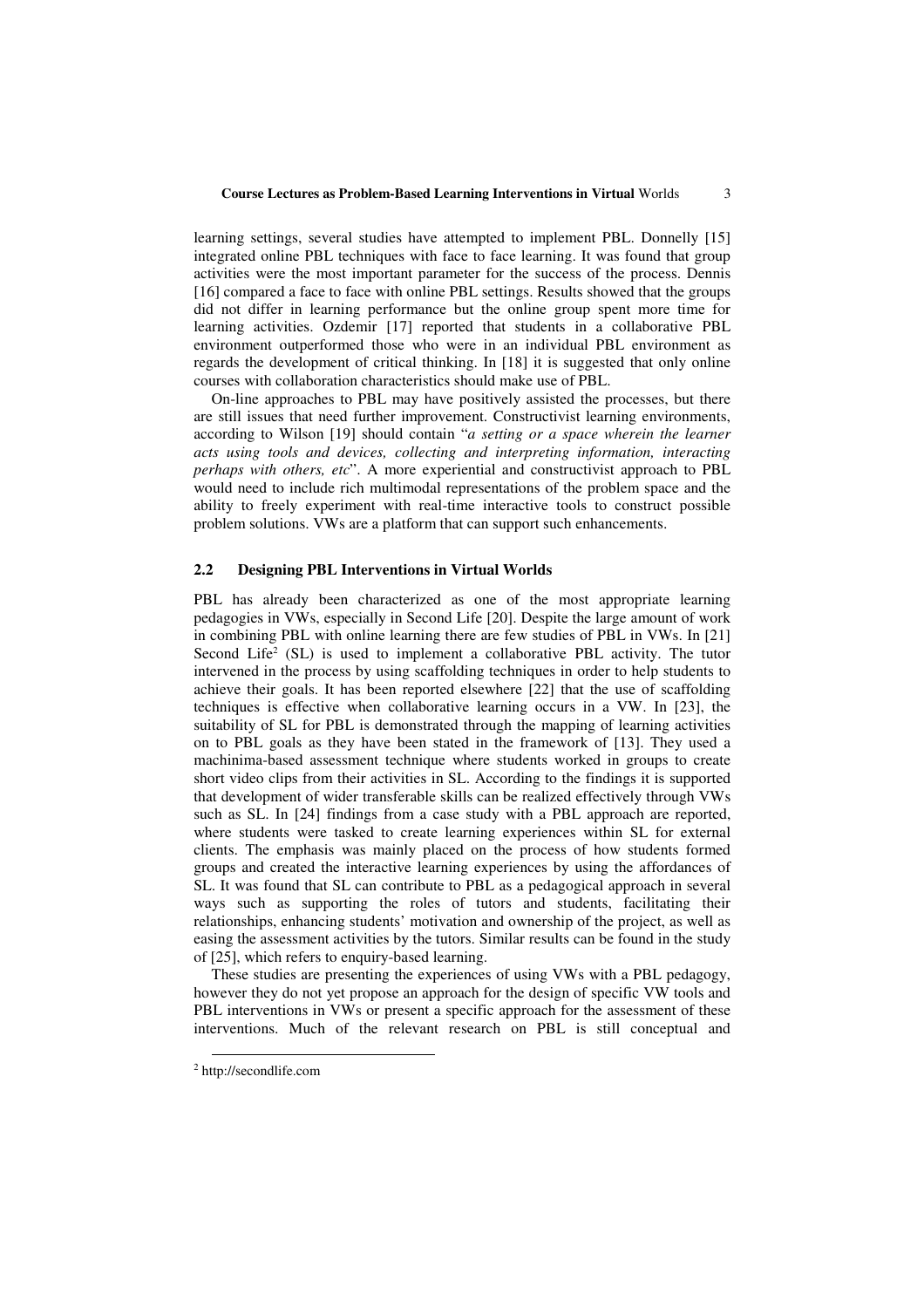information about detailed evaluation with regard to specific methods and practices is lacking.

## **2.3 Evaluation of PBL Activities in Virtual Worlds and Computer-Supported Collaborative Learning**

The evaluation of PBL involves the intertwined dimensions of collaboration, interaction and learning, placing emphasis not only in the learning content but also in the assessment of more general skills like self-directed learning, intrinsic motivation and critical thinking. When PBL occurs in the classroom, various types of formative and summative assessment tools and methods are used encoded in complex assessment rubrics [26]. Despite that there is much work on the assessment of PBL in computer supported collaborative learning (CSCL) situations, the assessment of PBL activities in VWs is currently an open issue: there are too few studies of PBL in VWs and they have not yet developed specific tools for that purpose.

When a problem-based approach is employed in CSCL, the evaluation involves interaction analysis of the participating teams in order to clarify what types of collaborative interactions have occurred and what educational benefits have taken place [27, 28]. Interaction analysis is both a qualitative and quantitative process that can be performed with various instruments and methods that must also take into account the specific problem at hand. In [29] the evaluation of collaborative learning is described as "*placing strong emphasis on the situated nature of collaboration and the impact of certain situational factors (with a few or as little as possible a priori expectations)*". In [30] a principled framework for the study and analysis of group interaction and scaffolding is presented by combining different aspects and issues of collaboration, learning and evaluation. The evaluation happens with the qualitative inquiry of indicators about 'task performance', 'group functioning', 'social support' and 'help services'. The approach has been applied in e-learning course situations with large numbers of participants, and it can be extended to cover the particular issues of PBL interventions in single lecture situations. The interaction analysis framework of [31] is a tested approach which is appropriate for assessment of collaborative learning in the long-term on top of robust collaborative technology.

### **2.4 The Scope of Our Research**

The aim of our work is to explore meaningful ways for the set up and facilitation of collaborative PBL activities in VWs. In our study, we describe an approach for the design and evaluation of PBL interventions in VWs that reports on the value of VWs as educational platforms for constructivist and experiential learning. The goals of this study were to: (a) design a learning intervention for a lecture of user interface design that includes a number of PBL activities; (b) facilitate the learning process, while keeping track of students' behaviour and performance; and (c) evaluate the learning process with criteria that stem out of the PBL philosophy, as well as the final outcome.

This work can contribute to the current corpus of studies that aim to discover the extent in which VWs can support constructivist activities, to evaluate the learning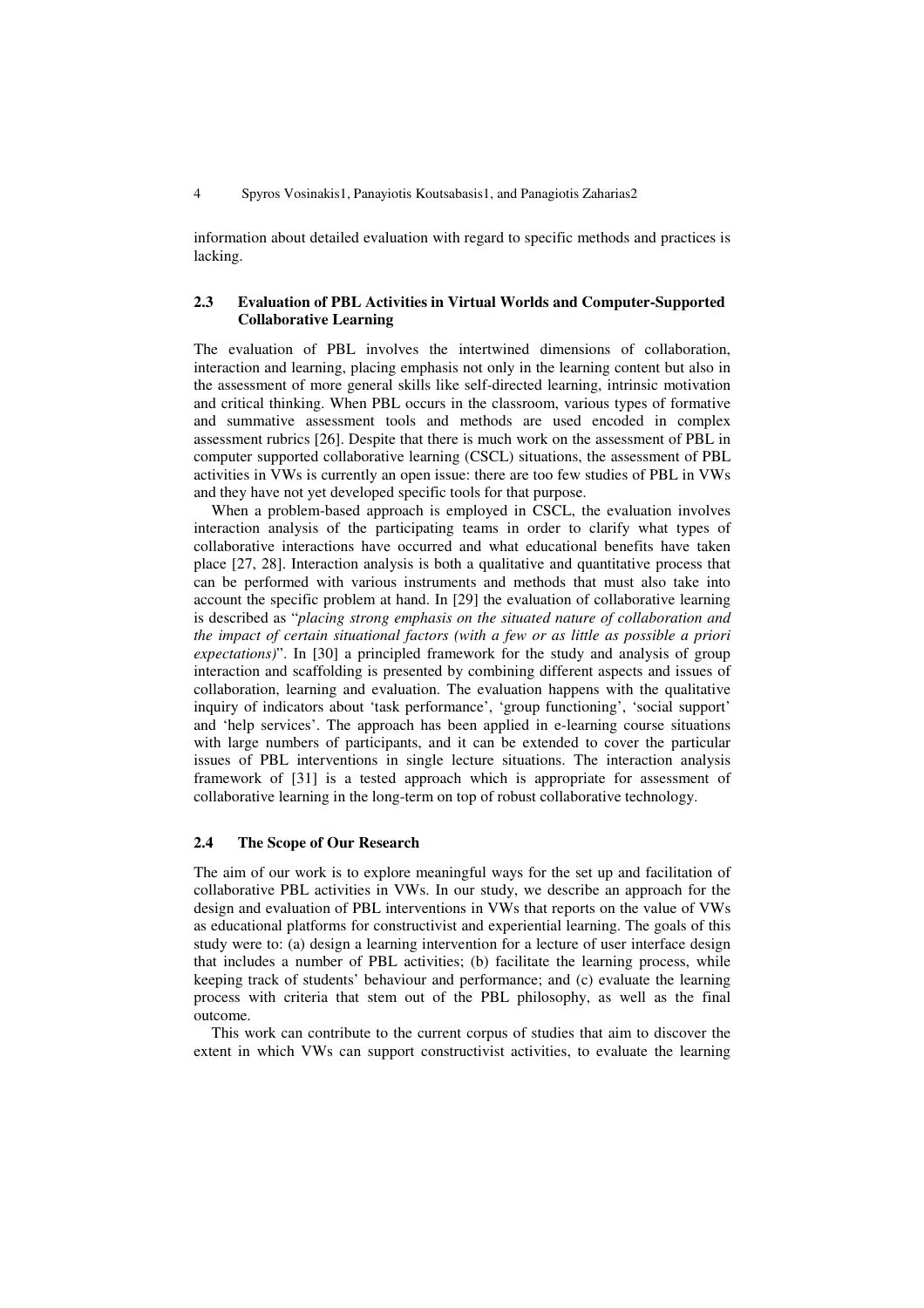results of their use, and to unveil critical problems related to student collaboration and learning.

## **3 The VW Environment and Tools**

### **3.1 Configuration of the Virtual World with Open Source Software**

The VW implementation (Fig. 1) has been based entirely on open source software. The world server was installed in a standalone PC using the OpenSimulator platform,<sup>3</sup> and the FreeSwitch server<sup>4</sup> has been set up and connected to the environment to provide voice communication support. We have created a small island and built a number of interior and exterior places for group collaboration and whole class activities. We implemented four additional collaboration tools in the LSL Scripting language. On the client side, the Hippo OpenSim Viewer<sup>5</sup> was running on PCs with standard keyboard and mouse equipment plus an additional headset with microphone for voice communication. No significant decrease in efficiency or loss of quality has been detected during the whole experiment.



**Fig. 1.** Screenshots of the environment.

### **3.2 Design and Implementation of the Supporting Tools**

Group educational activities in VWs have strong requirements concerning the communication and collaboration of remote students and teachers. For our study in the area of user interface design we have identified the following tasks in group-based PBL activities:

- In the early stages, students discuss about the problem, write down facts and reveal aspects for which further knowledge may be required.
- Then, they assign roles to group members, search for and share resources, and formulate, present and explain their ideas.
- Then, they collaboratively assemble a final solution and gradually refine it.

<sup>3</sup>http://www.opensimulator.org

 $\overline{a}$ 

<sup>4</sup>http://www.freeswitch.org

<sup>5</sup> http://mjm-labs.com/viewer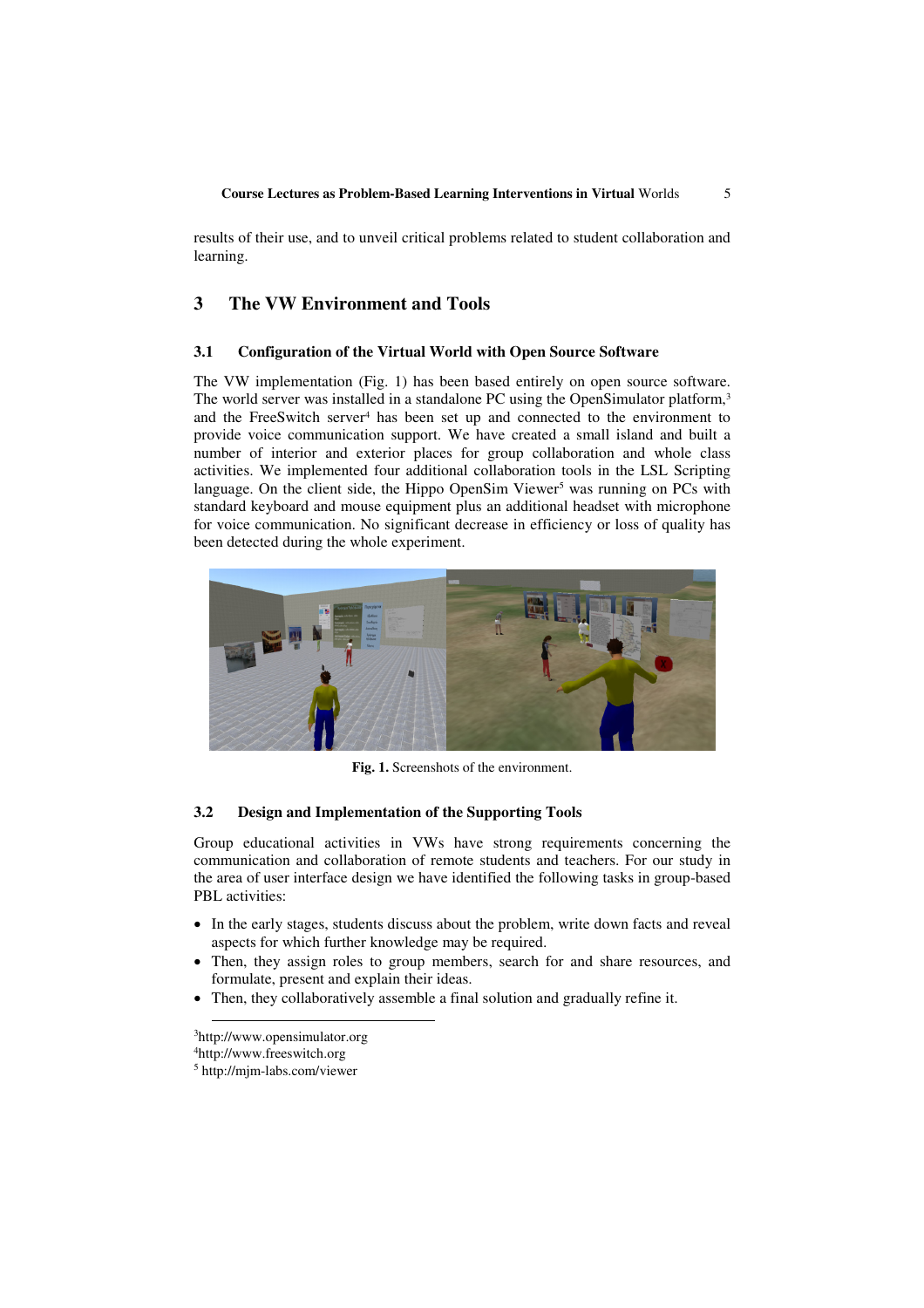#### 6 Spyros Vosinakis1, Panayiotis Koutsabasis1, and Panagiotis Zaharias2

• Finally they present it to the class for further evaluation and feedback.

To support these tasks, the educational environment should provide the appropriate means for text and voice chat, and allow students generate and share public and private documents to exchange ideas and coordinate their activities. Also, students should be able to easily take notes during group discussions and chat sessions and share them with others. Groups should be able to collect and organize their common resources within the VW in order to use them for reference during their problem solving activities. Finally, the world should contain the building blocks to collaboratively construct a working prototype and to enhance it with further explanations about the design choices.



**Fig. 2.** The supporting tools of the environment. a. Interface Element, b. Resource, c. Comment Recorder, d. Annotation.

The platform employed for our study provided inherent support only for part of these tasks allowing for text and voice chat between users, but there is no support for offline messaging. Concerning resource management, one can only add geometric objects to the environment, whilst any other document type can only be placed in an object's contents. However, security reasons restrict other users besides the object owner to view its contents. Finally the construction of a working user interface prototype requires a lot of programming effort using the VW's scripting language, which was outside the scope of our learning session.

Thus, we have designed and implemented a number of additional tools that were available to students during the study in order to overcome these obstacles and to enhance the collaboration affordances of the environment. The implemented tools were:

- *Resource*: an object that links to external web resources
- *Comment Recorder*: a tool to record and playback user messages
- *Annotation*: an object that contains a written message
- *InterfaceElement*: an object with scripted behavior that can be used as a user interface component in the working prototype

The aforementioned objects were provided to each student on initialization and they could insert multiple copies of them inside the environment (Fig.2).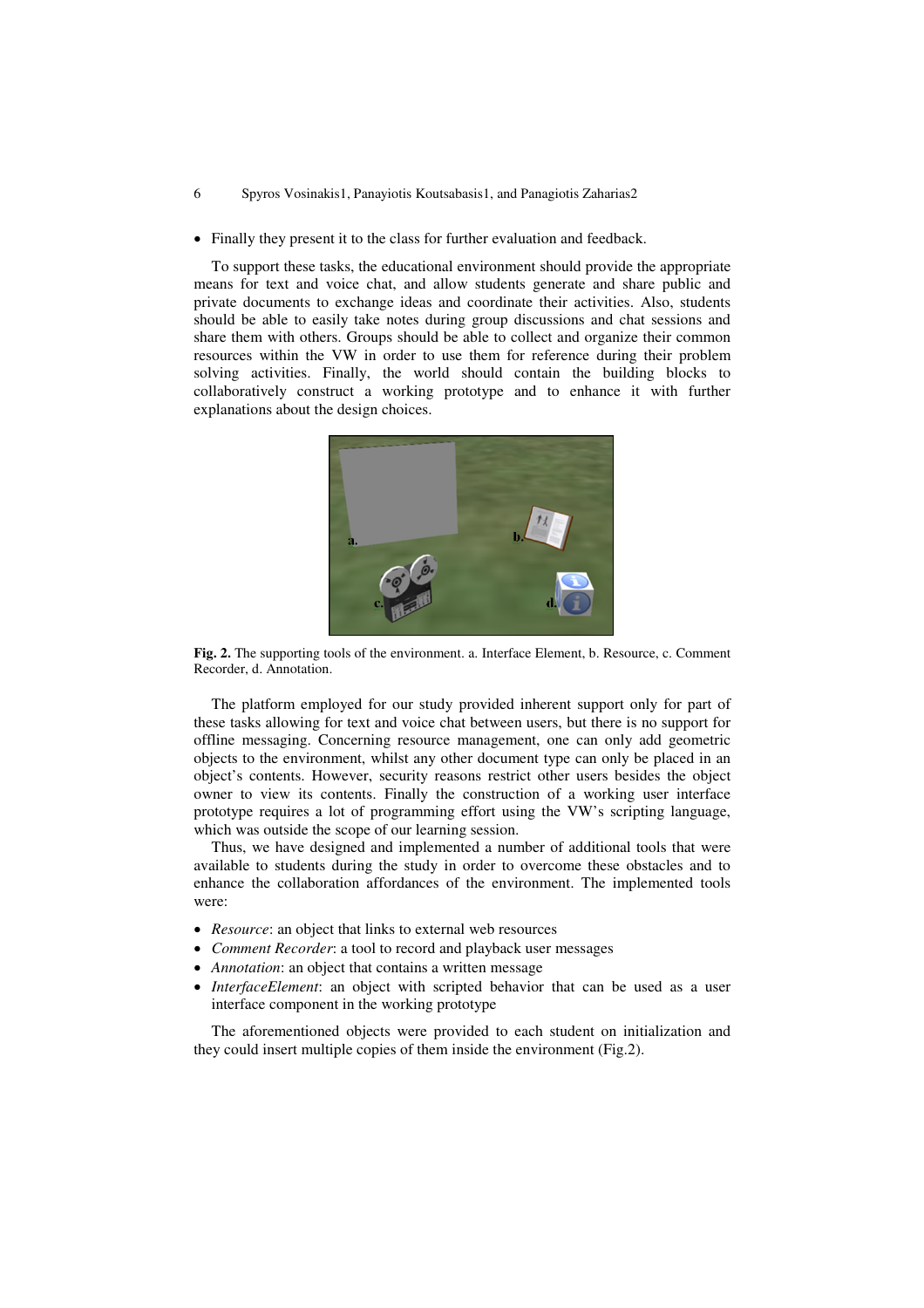#### **Course Lectures as Problem-Based Learning Interventions in Virtual** Worlds 7

The "Resource" object is the equivalent of a hyperlink. It has the form of an open book and it opens a web resource in the default browser upon mouse click. It can be used by the teacher(s) in order to provide some initial resources to the students (guidelines, design patterns, templates, etc.) to aid them during their tasks, and by the student groups in order to share and organize the resources they found in their selfdirected learning activities.

The "Annotation" object allows students to post annotations within the environment. If any user clicks on it, a text message is opened and may be saved in his/her inventory for later use. In the context of the PBL activities, annotations may be used for the asynchronous collaboration between group members (e.g. in the form of comments, notes about things to be done, role descriptions, etc.) or they may be attached to the user interface prototype as further notes or explanations of design choices.

The "Comment Recorder" object can record and playback user messages on demand by sending special commands to the text communication channel. It can be used to take notes from conversations during the early collaboration stages and also as a tool to record viewer comments during the final evaluation stage.

Finally, the "Interface Element" object is the principal design element of the user interface prototype. Its look and behavior can be configured using a simple set of commands and, depending on its configuration it can:

- show or hide in the environment as a result of an external event.
- operate as a button that will generate a batch of events if pressed, which may affect the status of other interface elements or itself
- contain a number of images (faces) that may change dynamically its appearance as a result of an external event, and
- operate as a container that forwards events to its contents

Students can combine and configure copies of the "Interface Element" object in order to design buttons, windows and image containers during the final stages of the learning activity and collaboratively construct an interactive user interface prototype.

## **4 Facilitation of the Learning Intervention**

## **4.1 Course Lecture and Participants**

The learning intervention was offered as an introductory, optional joint lecture for the courses of Advanced User Interfaces and Virtual Reality at the department of -omitted for anonymity-. The participants of the study were ten students (3 male, 7 female). All participants had attended a number of related lectures like HCI (Human-Computer Interaction), Interaction Design and Multimedia Design. They were all proficient computer users, but only three of them had some experiences with VWs.

The participants were allocated in three balanced groups in terms of their experience in VWs and their user interface design skills. The team mates had to perform all activities through the VW, to simulate remote collaborating conditions. Their seating positions had a certain distance from each other, and they were not allowed to communicate face-to-face during the activities. The teaching team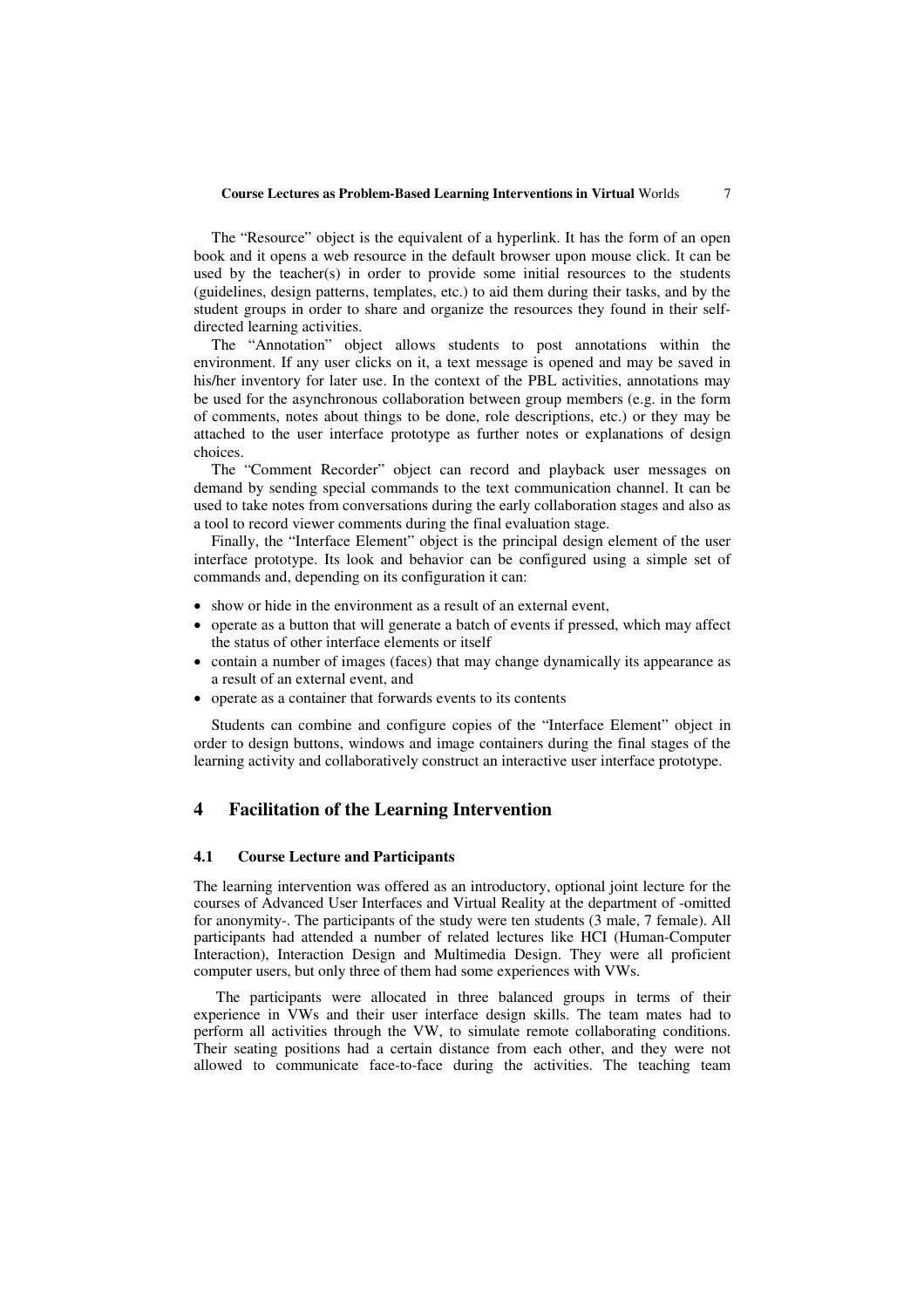comprised of the authors themselves, who also provided technical support and facilitated the collaboration and learning activities during the whole intervention.

### **4.2 PBL activity and goals**

The lecture was organized around an authentic, ill-defined problem according to the tenets of PBL, which was given to the students in the following statement of a 'design brief': "*Design the user interface of a multimedia kiosk system for browsing available rooms to let in the island of Syros. The intended users are tourists (Greeks and foreigners), who can access the system from the harbour of Syros. You should take into account usability guidelines for multimedia presentations and information seeking. You should design the 5-7 most basic screens of the system, in wireframes*". In addition, the participants were presented with an abstract work plan that included tasks that they could choose to follow with indicative times for completion.



**Fig. 3.** Group presentation inside the VW.

The learning goals of this learning intervention were: a) to discover the usability and accessibility requirements of touch screen interfaces, b) to understand the differences in the design of such interfaces compared to other, more conventional cases, and c) to apply this knowledge in a specific practical context. Following the principles of the PBL approach, the learning session has been applied as follows:

- 1. The students were given an introductory session in the VW to familiarize with the interface.
- 2. The supporting tools were presented to the students accompanied by specific use cases.
- 3. Students worked in groups inside their allocated workspaces. They analyzed the problem, shared ideas and gathered resources.
- 4. Each group assigned roles and/or tasks to its members. They proposed and argued about concepts, designed the appearance of the user interface elements using inworld and external tools, and collaboratively constructed their prototype as a proposed solution
- 5. Once the group agreed on the final prototype, they attached explanatory annotations to justify their design choices and presented it to the whole class (Fig.3)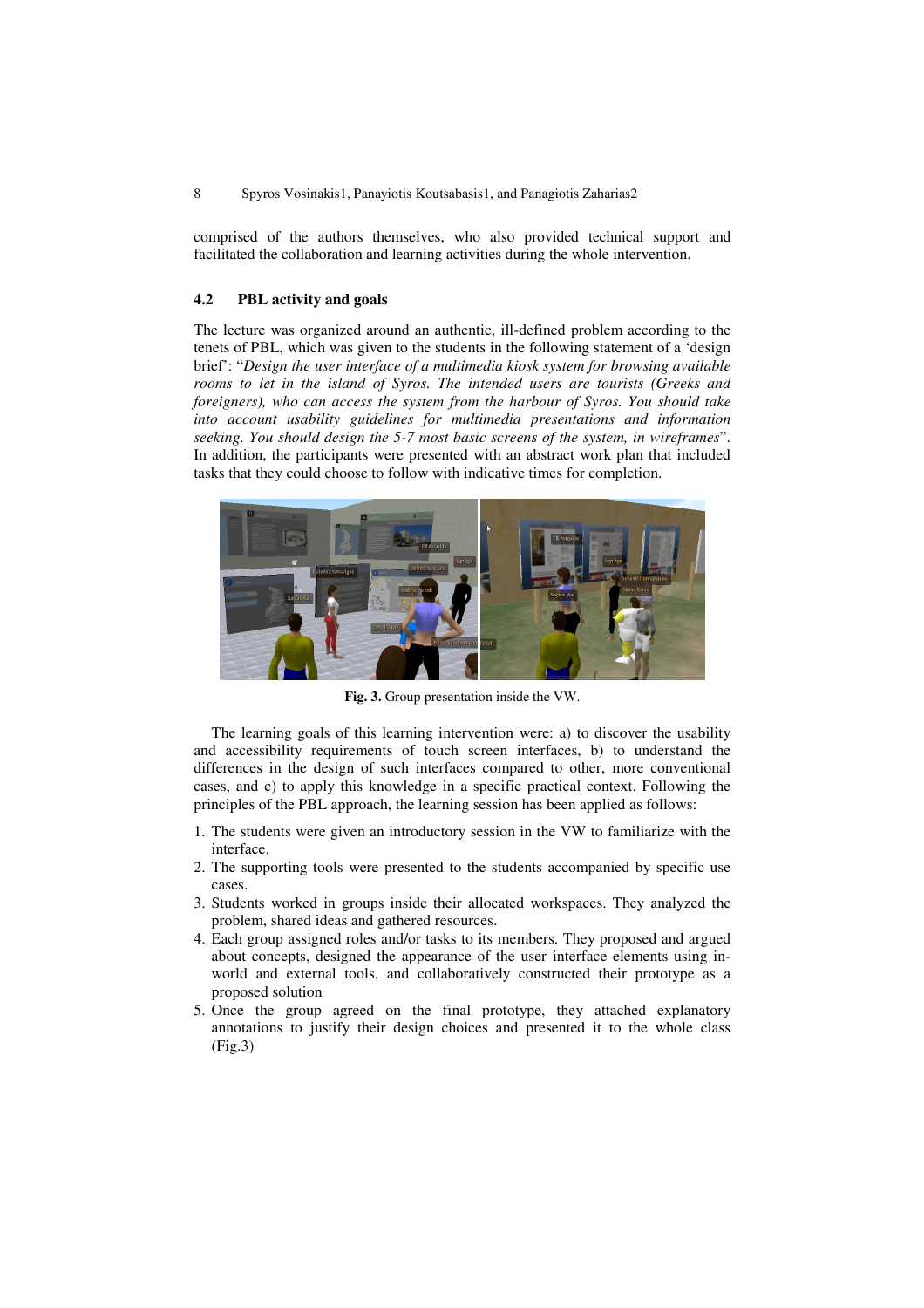6. Students and teachers were then free to test each interface prototype themselves and leave comments and suggestions concerning the appropriateness of the solution.

## **5 Evaluation**

#### **5.1 Data Collection and Analysis Method**

We have constructed a mixed (qualitative  $\&$  quantitative) method for interaction analysis of problem-based CSCL in VWs. More specifically, we used the following methods:

- Automated monitoring of student behaviour: this was achieved by video capturing of the activity within the VW, logfile analysis with respect to the use of the tools, and observation of the state of the world during and after the exercise.
- Dialogue analysis: voice chat was recorded for most of the exercise and an analysis of utterances was performed. We followed the taxonomy of [32] who classify utterances in one of the following content categories: Procedure, task status, reference, internal state and acknowledgement.
- Students' self-reporting: we used a questionnaire that investigated several aspects of the problem-based CSCL experience, as well as follow-up discussion.
- Tutors' evaluation of the outcome: this was performed during the activity and also after the experiment taking into account all data gathered.

The method for interaction analysis explores the dimensions: 'task performance', 'group functioning', 'social support', and 'learning performance and outcome'. The first three dimensions are those proposed by [31], while the fourth dimension was added to investigate issues of particular PBL process. Thus, the evaluation method employs a number of established dimensions and indicators for interaction analysis in CSCL and extends these to support evaluation of PBL situations. A large corpus of data can be collected for each indicator involving at least two related methods, allowing for cross-examination of the results. Table 1 illustrates the dimensions and indicators of interaction analysis performed for this exploratory study and the corresponding data collection methods.

## **5.2 Results**

The overall result of the learning interventions was that all student groups proved capable of constructing functional user interface prototypes using the in-world tools as well as of instantly testing and evaluating their solutions. The prototypes were particularly interesting, while all learning activities were conducted in an engaging, enjoyable and satisfactory manner.

The learning intervention lasted for a total time of 6.5 hours, which was about 1.5 hour more than initially estimated. The first 2 hours were devoted to the tutorial about the use of the VW. Then, a total of 3.5 hours were devoted to the activity of user interface design, presentations and follow-up, while a total of 1 hour was allocated to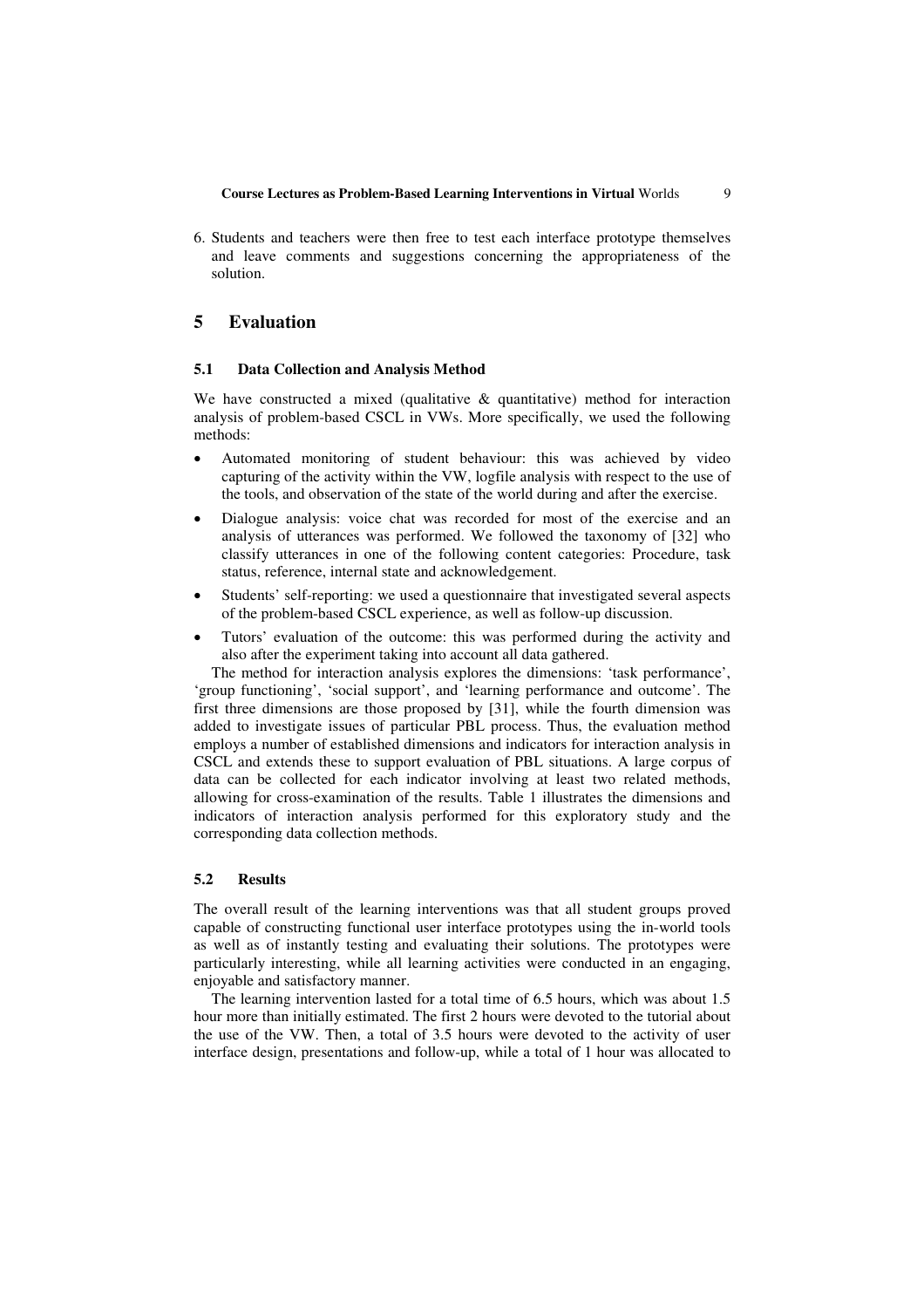## 10 Spyros Vosinakis1, Panayiotis Koutsabasis1, and Panagiotis Zaharias2

the breaks. Participants were asked how much time they would need to carry out the user interface task in a 'face to face' situation and deliver at the same quality: some of them answered about the same time (3.5 hours), others said about an hour less. This is a quite interesting result considering other time consuming activities in face to face situations like for example time arrangements. All teams made use of the tools provided in the environment to document on the design process (Table 2).

**Table 1.** Dimensions and indicators of interaction analysis and corresponding data collection methods

| Interaction Analysis Indicators                | Action<br>monitoring | Dialogue<br>analysis | Self-<br>reporting<br>(question-<br>naires) | Post<br>evaluation<br>(observation,<br>follow-up) |
|------------------------------------------------|----------------------|----------------------|---------------------------------------------|---------------------------------------------------|
| <b>Task performance</b>                        |                      |                      |                                             |                                                   |
| TP1. Problem-solving capabilities and learning | X                    | X                    |                                             | X                                                 |
| outcomes                                       |                      |                      |                                             |                                                   |
| TP2. Contributing behaviour during tasks       | X                    | X                    |                                             | X                                                 |
| TP3. Performance in terms of self-evaluation   |                      | X                    | X                                           |                                                   |
| <b>Group functioning</b>                       |                      |                      |                                             |                                                   |
| GF1. Active participation behaviour            | X                    | X                    |                                             | X                                                 |
| GF2. Social grounding                          | X                    | X                    | X                                           | X                                                 |
| GF3. Skills that monitor and facilitate the    |                      | X                    |                                             | X                                                 |
| group's well-being                             |                      |                      |                                             |                                                   |
| GF4. Group processing                          |                      | X                    | X                                           | X                                                 |
| Social support                                 |                      |                      |                                             |                                                   |
| SS1. Commitment toward accomplishment of       | X                    | X                    | X                                           | X                                                 |
| the common goal                                |                      |                      |                                             |                                                   |
| SS2. Level of peer involvement                 | X                    | X                    | X                                           | X                                                 |
| SS3. Achievement of mutual trust               |                      | X                    | X                                           |                                                   |
| SS4. Motivational and emotional support to     |                      | X                    | X                                           |                                                   |
| peers<br>SS5. Conflict resolution              |                      | X                    | X                                           | X                                                 |
| Learning performance and outcome               |                      |                      |                                             |                                                   |
| LPO1. Flexible knowledge about the problem at  |                      |                      |                                             |                                                   |
| hand                                           | X                    | X                    | X                                           | X                                                 |
| LPO2. Effective problem-solving skills         |                      | X                    | X                                           | X                                                 |
| LPO3. Self-directed learning skills            |                      | X                    | X                                           | X                                                 |
| LPO4. Intrinsic motivation                     |                      | X                    | X                                           | X                                                 |

**Table 2.** What tools of the VW contributed to the development of your knowledge about the problem? (Bad 1 2 3 4 5 6 7 8 9 10 Excellent).

|                     | Average | Median | Mode     | St.Dev. |
|---------------------|---------|--------|----------|---------|
| Resources           | 5,5     |        |          | 2,9     |
| Annotations         |         |        | 6        | 1,6     |
| Comment listener    | 4,1     | 5,5    | $\theta$ | 3,7     |
| Interactive objects | 6,7     |        |          | 1,4     |
| Chat (text)         | 7,5     | 8      | y        | 1.9     |
| Voice Chat          |         | I ( )  |          | 0.5     |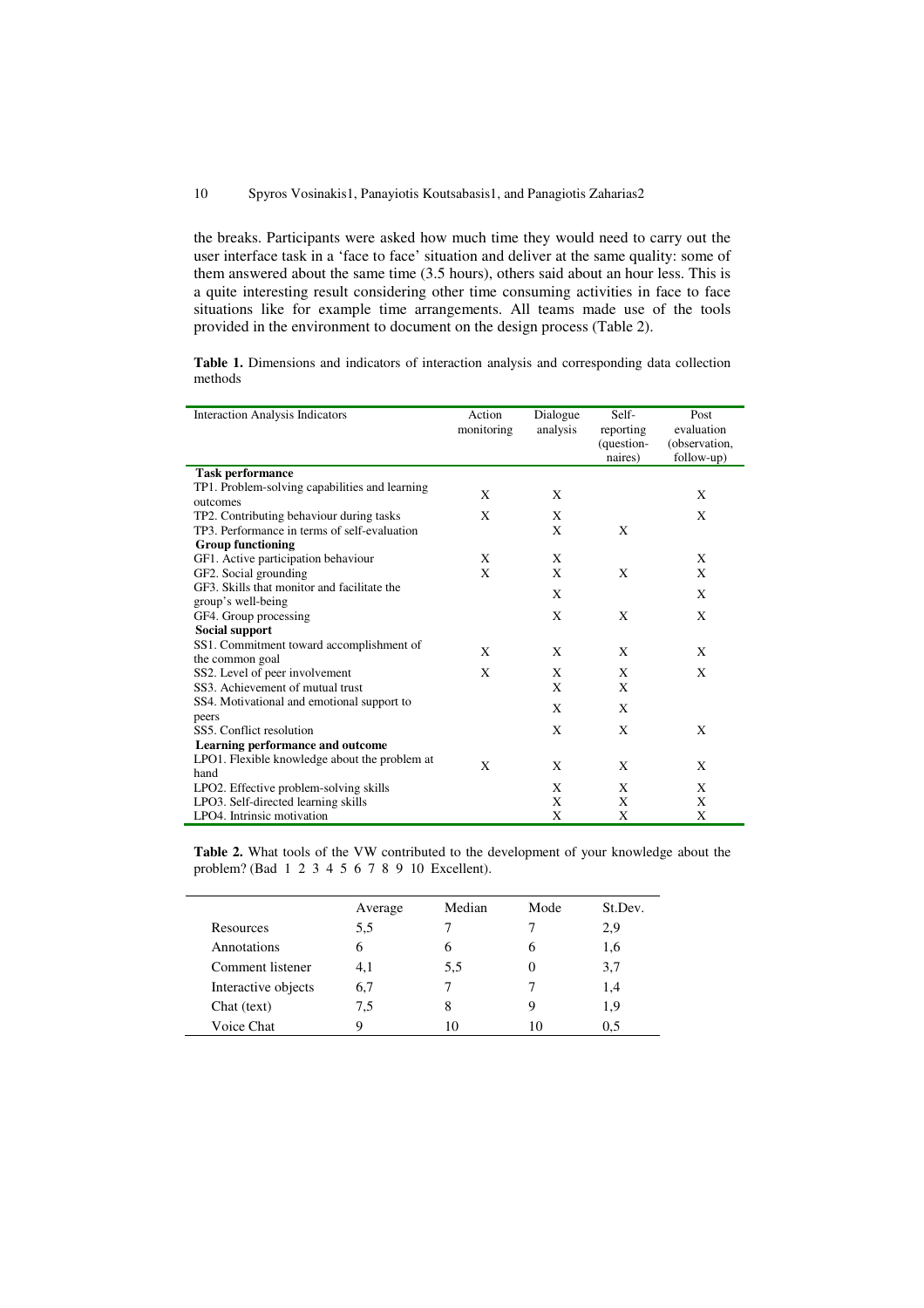#### **5.2.1 Task Performance**

With respect to the problem-solving capabilities demonstrated and related actions taken, we observed that students devoted a large portion of their available time to discuss about the understanding of the design problem. These were intertwined with intervals of self-directed learning, which occurred either from 'assignments' or 'requests' by other team mates (e.g. "will you find photos and content about hotels?") or from individual initiative (e.g. "I can find some text to write about Syros history"). This was also identified by the dialogue analysis (Fig. 4): most of discussion was about the procedure and task coordination (38.7%) and acknowledgements (24.0%), while less time was devoted to discuss about the task status (6.2%) and to refer to virtual objects and tools (11.0%).

Self-evaluation of individual and group performance was quite similar for all participants. The average self-rating of their individual performance regarding the use of the system was: 7 (1: Bad – 10: Excellent) (st.dev.: 1.1). That was pretty much their rating about their team's performance, i.e.: an average of: 7.1 (st.dev.: 1.3). Their responses varied more, when they were asked about their performance with respect to the task of user interface design: they rated their individual performance with an average of 6 (st.dev.: 1.8) and their team's performance with an average of 5.9 (st.dev.: 1.9). Given that we closely observed the process, we consider these as rather misbalanced self-assessments: in fact, students faced many difficulties in using the VW, and the fact that they finally achieved to make use of the tools encouraged them to rate their performance rather highly than appropriate. On the other hand, the final outcome of the process was interesting from many aspects. Students have underestimated their performance in this respect because they needed more time for improvements.



**Fig. 4.** Types of utterances.

#### **5.2.2 Group Functioning**

With regard to active participation, we observed (mainly from dialogue analysis and self-reporting) that all participants were actively involved in the collaboration and conversations, especially in the first phases of the collaborative activity. However, there were 2 students that gradually decreased their contributions. They reported that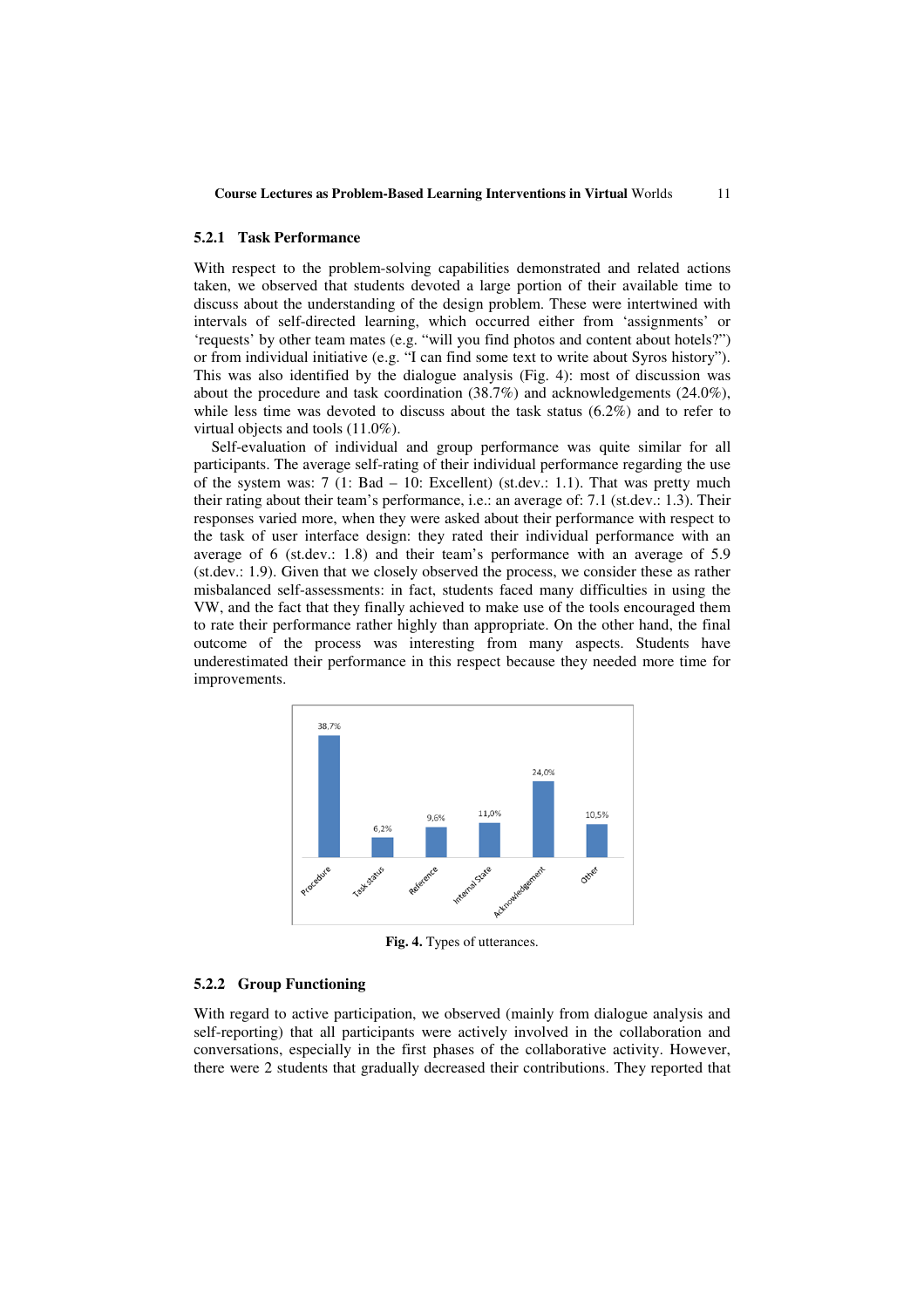the experiment lasted too long, and they were tired by the process, despite that they enjoyed the experience overall.

All teams exhibited active interaction skills with respect to monitoring the progress of group work; this was evident especially from dialogue analysis: a rather large number of utterances were questions about how to proceed with the activity and specific tasks  $(14.1\%)$ , while there were also a large number of acknowledgements (24.0%) of group work. Each team used a different style of coordination of the work. Team 1 demonstrated a totally balanced coordination scheme without someone taking up a leading role. The other two teams quickly established a leader (in both cases the person who had more experience with the use of the VW) and allocated roles during the collaboration: the main roles were those of the 'visual designer', who also sketched the layout of the screens and the 'content designer' who located and edited content (mainly images and text). All participants reported that the result of their work was a collaborative product and that the environment contributed to their collaboration.

#### **5.2.3 Social Support**

All participants and teams performed very well with respect to social support: they were all highly motivated students, who were acquainted to each other. More specifically, they rated their commitment towards the achievement of their goal at an average of 7.5 (1: Poor – 10: Excellent), and the main reason for this rating not being higher was that some of the participants got carried away out of their curiosity to explore the VW! When they had to wait for other team mates, they kept exploring the world in a playful manner.

Regarding conflict resolution, we identified that there were several disagreements during the learning task about aspects of the design. This was natural since that all participants were mature design students and had their own different opinions on the design; however, these were openly expressed, discussed and quickly resolved. This is a positive finding: the collaborating participants in the VW seem to be encouraged to individually contribute to group work as well as to constructively resolve conflicts that may arise.

#### **5.2.4 Learning Performance**

Regarding the learning performance and outcomes, the main result was that all three teams achieved the goal of the exercise (i.e. to provide the design of the user interface of an information kiosk), at a fairly satisfactory level. All teams demonstrated interesting designs that took related guidelines and content into account. However they all reported that they would need more time to elaborate their design solutions.

The participants reported that they gradually developed their knowledge about the activity at hand to a considerable extent (an average of 6; 1: Bad – 10: Excellent; st. dev.: 1.2). They also reported that they devoted about half of the time in self-directed learning: an average of 4.4 (1: None – 10: All; st.dev.:2.3). Also, when asked in which situations they best contributed to the team as with respect to whether they followed the agreed plan, they admitted that their contributions were more suitable when they stick to the plan (an average of 7.2; 1: Alone  $-10$ : "I stick to the plan"; st. dev.:1.9).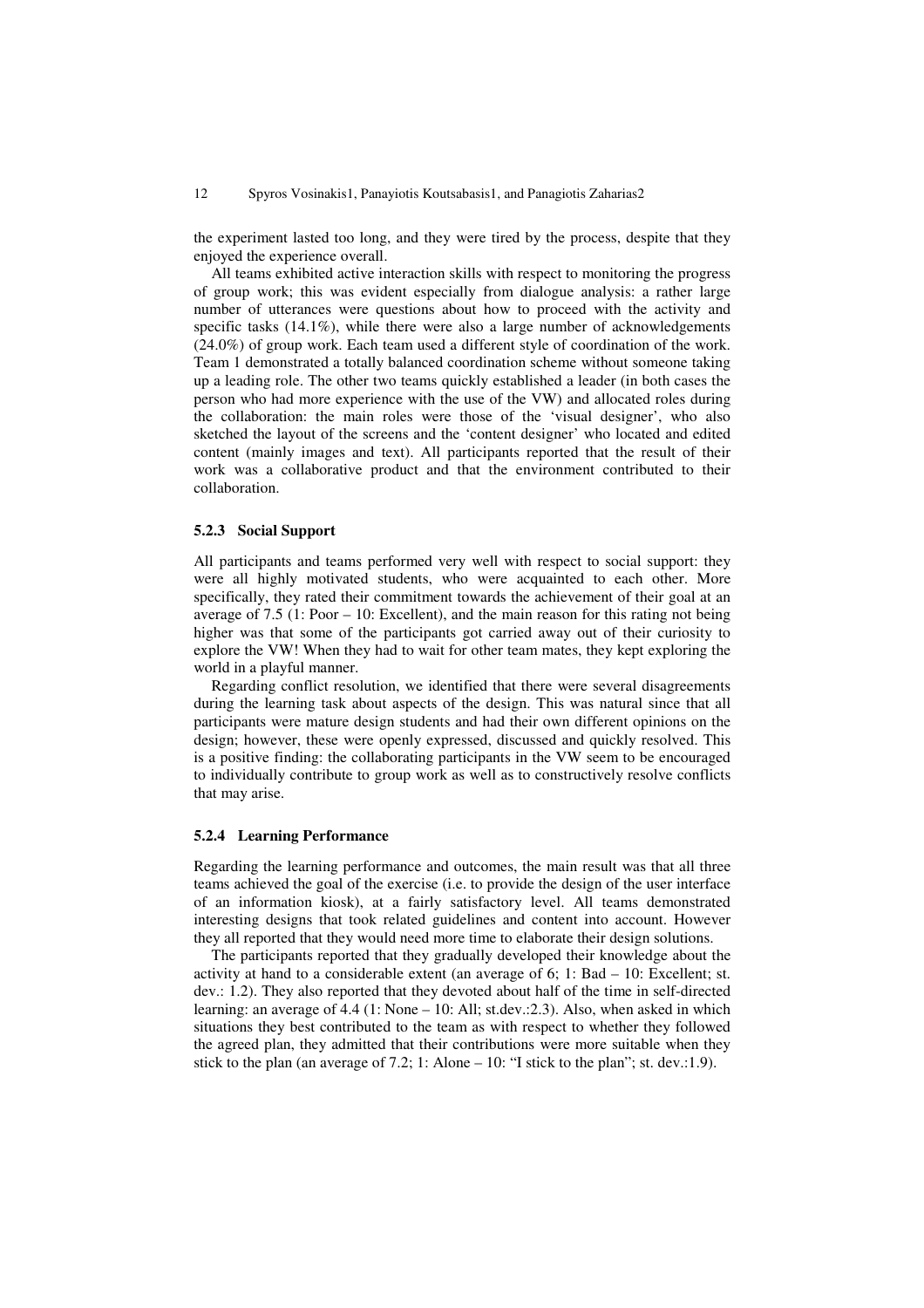#### **Course Lectures as Problem-Based Learning Interventions in Virtual** Worlds 13

Regarding the issue of developing problem-solving skills, students first reported on a number of problems faced: most students reported difficulties in using the VW, and a few found it difficult to document their design choices and their opinions with some of the tools provided. Then they reported on their ability to overcome these, an average of 5.2 (1: Bad – 10: Excellent; std. dev.: 2.4). The main reason for not performing better in this respect was that they had limited experience with previous use of VWs. However, we note that the final outcome of the activity, i.e. the user interface design was quite satisfactory for all teams.

## **6 Discussion**

The experience had several positive aspects. The fact that users had a shared persistent workspace was perhaps their most important and recognized advantage of the system. All students reported that they felt engaged and motivated to work towards their common goal. They highlighted the fact that they could easily log off or postpone some of their activities in the world (especially when they performed selfdirected learning activities) and they were able to see their other mates' progress when returning to the world. Discussions about the problem and tasks were easy to carry out in the VW, since they all had their own material uploaded on the shared space. Also, it was natural to compare design ideas and comment on others' work. Students arranged user interface screens in some logical order and organized discussion sessions for each screen as well as all-together. The environment was fun and kept them occupied all the time, even at times when they had to wait for other team mates to deliver their parts of the work. Finally, the increased awareness of others' work and activity and progress was also reported as a positive aspect of the environment, mainly as a motivating factor to one's own work.

On the other hand, a number of problems and drawbacks have been identified. First of all, collaboration without voice seems to be a problem. There were a couple of situations when only text chat was available (due to temporary problems of the voice server), and participants felt quite restricted in their communication. Also, a few users reported that their attention was more on the difficulties of using the environment, especially in the beginning, rather than on the user interface design task. The teams discussed and planned their activities, but they did not manage to keep track of all their coordination decisions. Despite that there were available tools in this respect, some of them found it hard to use them. Some students did not like the fact that the roles of each participant were not visible by their avatars and they also wished for more '2D functions', e.g. the possibility to embed applications from their desktop environment to the VW. Finally, perhaps the most important problem for this study was the lack of familiarity with the environment. Students faced several problems during the use of the environment and often asked how to perform certain functions. They felt that if they were more familiar the final result would be much better.

The main recommendations made by the students are the following:

1. Shared whiteboard for sketching. Sketching is an important tool for collaborative design activities and was not supported by the VW. Some participants sketched on paper and scanned their drawings, while others used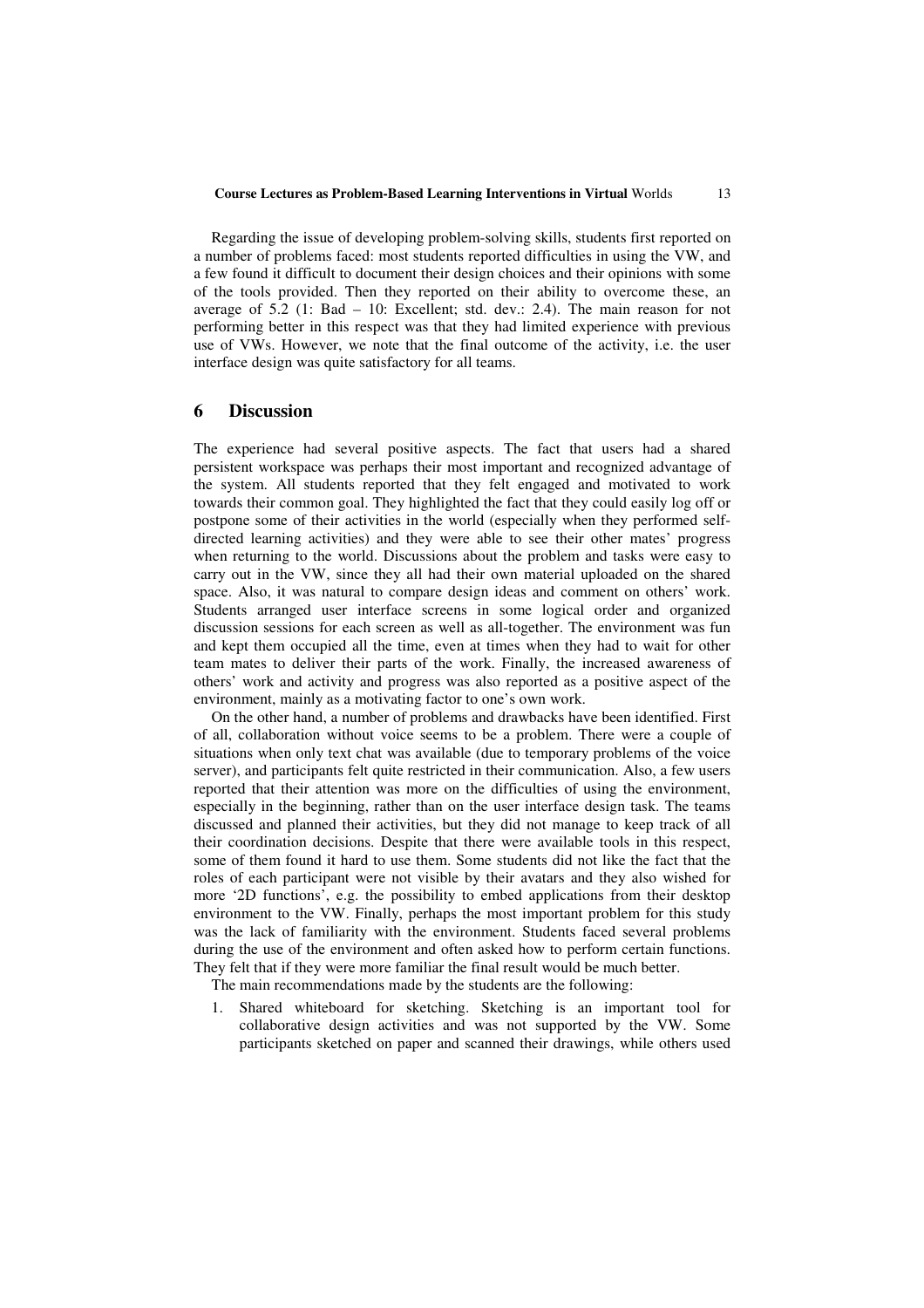external drawing applications. The sketches were then uploaded as images in the world.

- 2. Tools for organization and coordination of team work. Some form of a shared agenda as well as the direct visibility of roles (e.g. as part of their appearance) would be an asset.
- 3. Tools for collaborative writing in the world. Shared boards for presenting and editing notes and comments would also be helpful tools during design activities.
- 4. More privacy. Some users reported that they needed to chat directly to their team mates, without others hearing and interfering with their discussion.

## **7 Conclusions**

In this paper we presented the design, facilitation and evaluation of a problem-based learning activity in an open source VW platform that took place in the form of an academic lecture. The current state of the art includes too few studies of PBL in VWs with work that is still conceptual, while information about detailed evaluation with regard to specific methods and practices is lacking.

The application of PBL in VWs revealed quite encouraging results. The learning session managed to capture the attention of students, to trigger self-directed learning activities, and to foster collaboration and discourse between them. The study also highlighted a number of problems that were mostly related to activity awareness, resource sharing and coordination issues. Some of these obstacles are based on inherent deficiencies of the specific platform that we used and have been tackled in other multi-user virtual environments and in own current work (e.g. the use of a shared whiteboard); while others are still open issues. Further research is needed towards the design and evaluation of novel metaphors, tools and paradigms for student collaboration in learning activities in order to overcome these difficulties and to improve the effectiveness of VWs as learning environments.

As to the nature of the issues explored, we are applying and refining our approach in other courses and contexts that involve more VW tools, longer assessments, more student groups and different problems [33,34]. We are also working to address several of the issues identified, mainly those related to creating a more realistic context of the collaborative work situation: mainly with respect to remote collaboration work (i.e. connection to the VW from the pragmatic work environment) and real projects that will also include customers. The virtual environment presented can support real interactions and collaborative work situations and can contribute to effective constructivist learning, provided that a couple of other relevant tools are built-in and some privacy issues are addressed.

## **References**

- 1. Bartle, R.A.: Designing Virtual Worlds, USA: New Riders (2003)
- 2. Hedberg J., Alexander, S.: Virtual Reality in Education: Defining Researchable Issues, Educational Media International, vol. 31, pp. 214--220 (1994)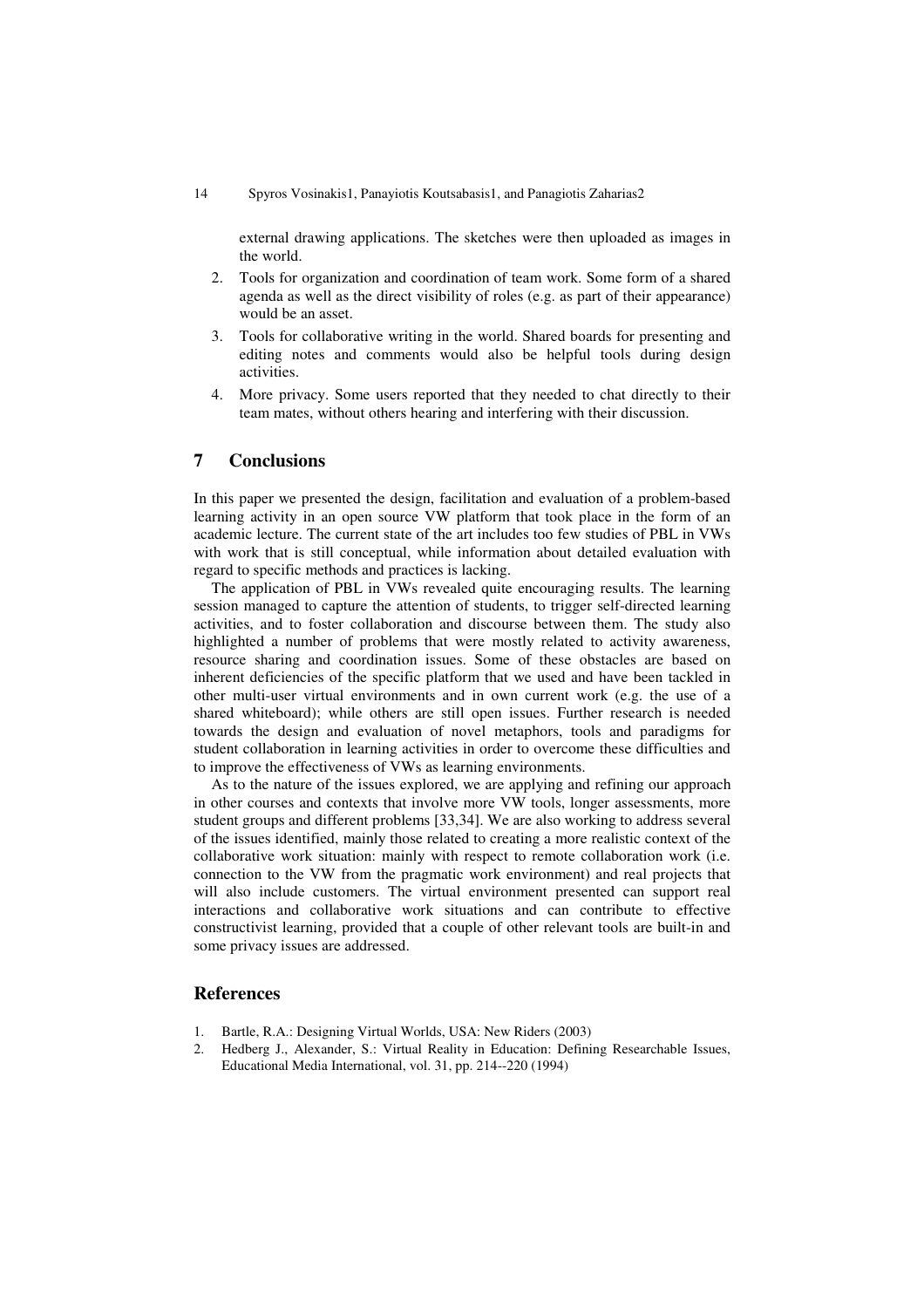- 3. Cheal, C.: Second Life: hype or hyperlearning?, On the Horizon, vol. 15, pp. 204--210 (2007)
- 4. Dickey, M.: Brave new (interactive) worlds: A review of the design affordances and constraints of two 3D virtual worlds as interactive learning environments, Interactive Learning Environments, vol. 13, pp. 121--137 (2005)
- 5. Bricken, M.: Virtual reality learning environments: potentials and challenges, ACM SIGGRAPH Computer Graphics, vol. 25, pp. 178--184 (1991)
- 6. Dede, C.: The evolution of constructivist learning environments: Immersion in distributed, virtual worlds, Constructivist learning environments: Case studies in instructional design, p. 165--175 (1996)
- 7. Roussos, M. Johnson, A. Moher, T. Leigh, J. Vasilakis, C., Barnes, C.: Learning and Building Together in an Immersive Virtual World, Presence: Teleoperators & Virtual Environments, vol. 8, pp. 247--263 (1999)
- 8. Bell, M.W. Smith-Robbins, S., Withnail, G.: Researching Learning in Virtual Worlds, Human-Computer Interaction, pp. 177--191 (2010)
- 9. Yu, T.: Learning in the virtual world: The pedagogical potentials of massively multiplayer online role playing games, International Education Studies, vol. 2, pp. 32--38 (2009)
- 10. Bouras, C. Giannaka, E., Tsiatsos, T. Virtual collaboration spaces: the EVE community, In: 2003 Symposium on Applications and the Internet, pp. 48--55 (2003)
- 11. De Lucia, A. Francese, R. Passero, I., Tortora, G.: Development and evaluation of a virtual campus on Second Life: The case of SecondDMI, Computers & Education, vol. 52, pp. 220--233 (2009)
- 12. Monahan, T. Mcardle, G., Bertolotto, M.: Virtual reality for collaborative e-learning, Computers & Education, vol. 50, pp. 1339--1353 (2008)
- 13. Hmelo-Silver, C.E.: Problem-Based Learning: What and How Do Students Learn?, Educational Psychology Review, vol. 16, pp. 235--266 (2004)
- 14. Pearson, J.: Investigating ICT using problem-based learning in face-to-face and online learning environments, Computers & Education, vol. 47, pp. 56--73 (2006)
- 15. Donnelly, R.: Blended problem-based learning for teacher education: Lessons learnt learning. Media and Technology, vol. 31(2), pp. 93--116 (2006)
- 16. Dennis, J.K.: Problem-based learning in online vs. face-to-face. Education for Health, vol. 16(2), pp. 198--209 (2003)
- 17. Ozdemir, S.: The effects of individual and collaborative problem-based learning using an online asynchronized learning tool on critical thinking abilities, academic achievements, and attitudes toward internet use, Phd dissertation. Ankara: Gazi University Graduate School of Educational Sciences, (2005)
- 18. An, Y.J.: Collaborative problem-based learning in online environments, Phd dissertation. Indiana, USA: Department of Instructional Systems Technology, Indiana University, (2006)
- 19. Wilson, B. G., Constructivist Learning Environments: Case Studies in Instructional design. Educational technology Publications. Englewood Cliffs NJ (1996)
- 20. Bignell, S., Parson, V.: Best practice in Virtual Worlds teaching: A guide to using problem-based learning in Second Life, Online archive available at http://previewpsych.org/BPD2.0.pdf [accessed Oct. 2010]
- 21. Vrellis, N., Papachristos, M. Bellou, J. Avouris, N., Mikropoulos, T.A.: Designing a Collaborative Learning Activity in Second Life An exploratory study in physics, Proceedings of the 10<sup>th</sup> IEEE International Conference on Advanced Learning Technologies, Sousse, Tunisia, (2010).